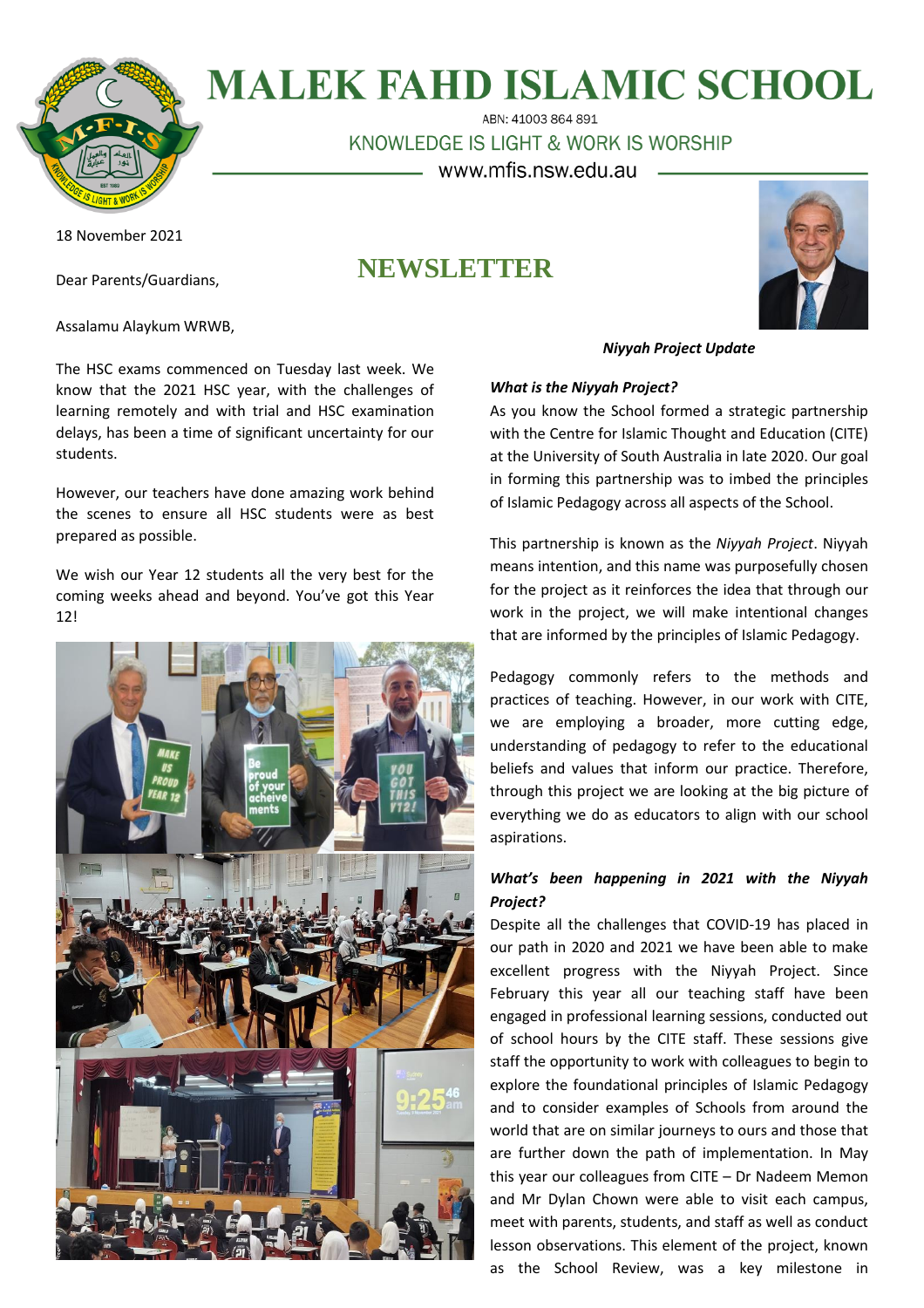understanding where the School is currently at and in helping us plan our future directions.

Part of our relationship with CITE is the opportunity for our staff to engage in the more in-depth courses offered by the University. A large number of our staff have completed the 20-hour Culturally Responsive Pedagogies for Muslim Learners online course with CITE. This was done entirely in the staff member's own time and more of our staff continue to complete this training each semester.

Additionally, another group of staff are undertaking a Graduate Certificate in Education (Islamic Education) through UniSA/CITE. This is a minimum 12-month commitment from our staff and the course is a fully recognised tertiary qualification. Ms Houda Kbbar, Head of Wellbeing, is the School's first graduate of the course and more than twenty other staff are currently studying in the course and will graduate in coming months. By 2024 we anticipate that more than forty Malek Fahd Islamic School staff will become graduates of the course.

Recently more than thirty staff nominated themselves to join with colleagues from their campus to form Niyyah Campus Committees. These committees have been hard at work drafting graduate qualities and the educational philosophies that underpin them. Graduate qualities are the academic, religious, moral, and social attributes that we aim for each of our students to embody by the time they complete their Malek Fahd Islamic School education. By revisiting these and carefully examining them through the lens of Islamic Pedagogy we are able to then determine what renewed practices our teachers may engage in to ensure that we achieve these goals for our students.

#### *How you can contribute to the Niyyah Project*

The next exciting phase in this process will be to obtain feedback from our students, staff and very importantly parents. **In the coming weeks you will receive a short survey to complete to give us your ideas and feedback regarding the work of the Niyyah Project**. This will be sent to the email address you recorded as the primary contact with the School. If the email address needs to be updated, please do so at your earliest convenience by contacting the school office.

#### **Bulling Prevention Week – Beaumont Hills**

Students at the Beaumont Hills campus wore Odd Socks on Monday 15<sup>th</sup> November. Odd Socks Day is a national event all about celebrating what makes someone unique. Students were encouraged to wear their favourite odd socks to symbolise that we are all different and that children should be themselves, accepting of one another and celebrate difference. Well done to all students and teachers who participated in this event!



#### **Strengthening Resilience and Mental Health**

Our school is working hard to promote the mental health and wellbeing of our students and families. Our school counsellors have recently developed several school resources including tip sheets on managing uncertainty, developing good sleep habits, as well HSC and Test Anxiety tip sheets. Our Mental Health Month colouring competition winners and awards were recently presented across primary campuses. Thank you to all the creative and talented students who submitted an entry! We had over 200 entries and believe it was a great way to further raise awareness about mental health with our younger students! Some photos of the wonderful, budding artists who submitted exceptional entries are below.